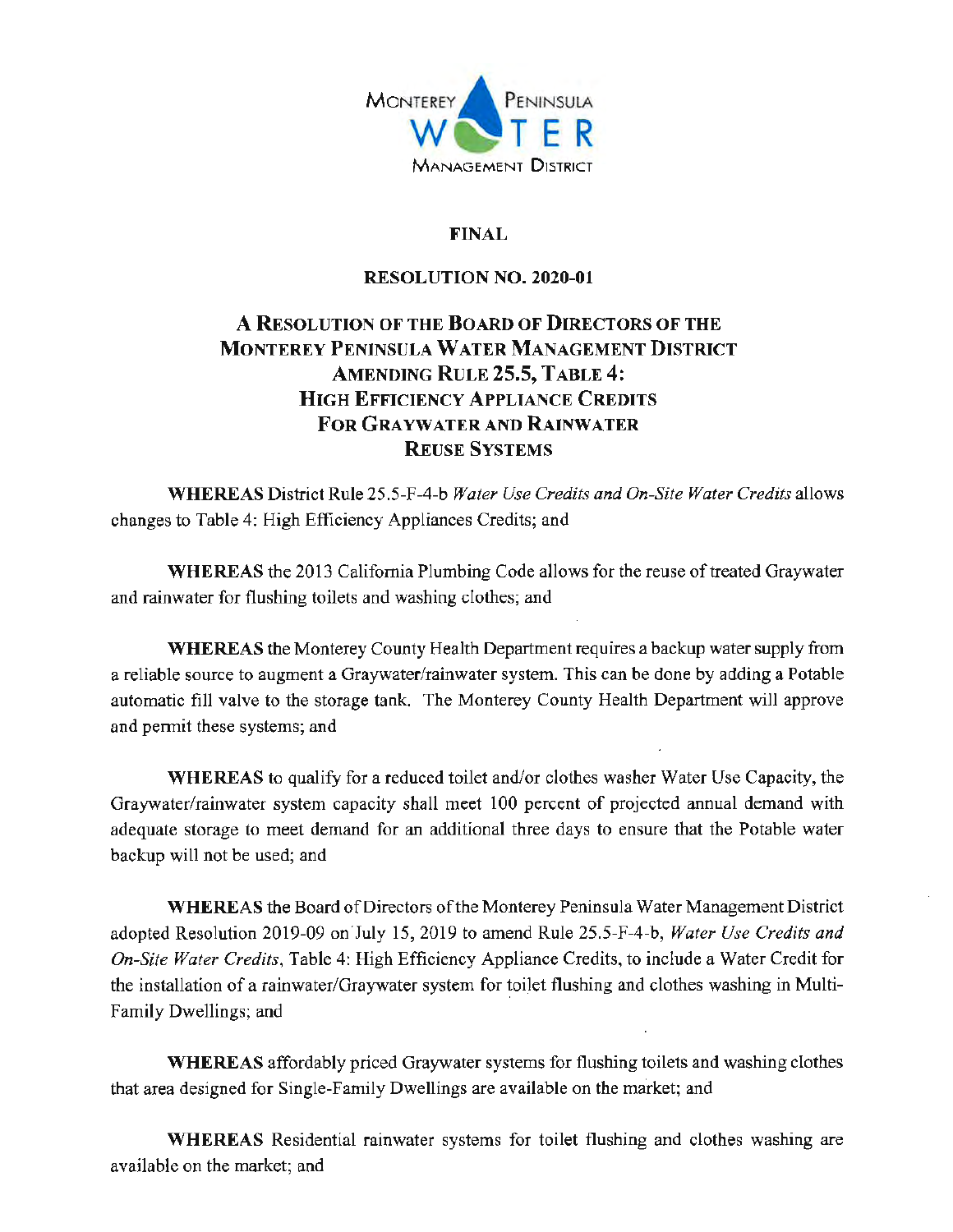**WHEREAS** installation and use of a Residential rainwater/Graywater system that complies with MPWMD conditions for approval shall reduce the fixture unit value by seventyfive percent (75%) for Residential applications; and

**WHEREAS** the District shall require water meters on the non-Potable inflow and outflow of the reuse system and on the Potable back-up connection to the system, along with annual reporting; and

**WHEREAS** the District will require a Notice and Deed Restriction Regarding Limitation on Use of Water on a Property specifying all conditions as a permanent requirement on the property title;

NOW, THEREFORE, the Board of Directors of the Monterey Peninsula Water Management District resolves that District Rule 25.5-F-4-b, Water Use Credits and On-Site Water Credits, Table 4: High Efficiency Appliance Credits, shall be amended as shown on Attachment 1 to allow a Water Credit for the installation of a rainwater/Graywater systems that are used for toilet flushing and/or clothes washing in a Residential application.

On motion of Director Evans, and second by Director Byrne, the foregoing resolution is duly adopted this 23rd day of January 2020, by the following vote:

AYES: Directors Evans, Byrne, Adams, Edwards, Hoffmann, Potter and Riley

NAYS: None

**ABSENT:** None

I, David J. Stoldt, Secretary to the Board of Directors of the Monterey Peninsula Water Management District, hereby certify that the foregoing is a resolution duly adopted on the 23rd day of January 2020.

Witness my hand and seal of the Board of Directors this 4<sup>th</sup> day of February 2020.

David J. Stoldt, Secretary to the Board of Directors

U//staff/Resolutions/2020/Final2020-01.doex